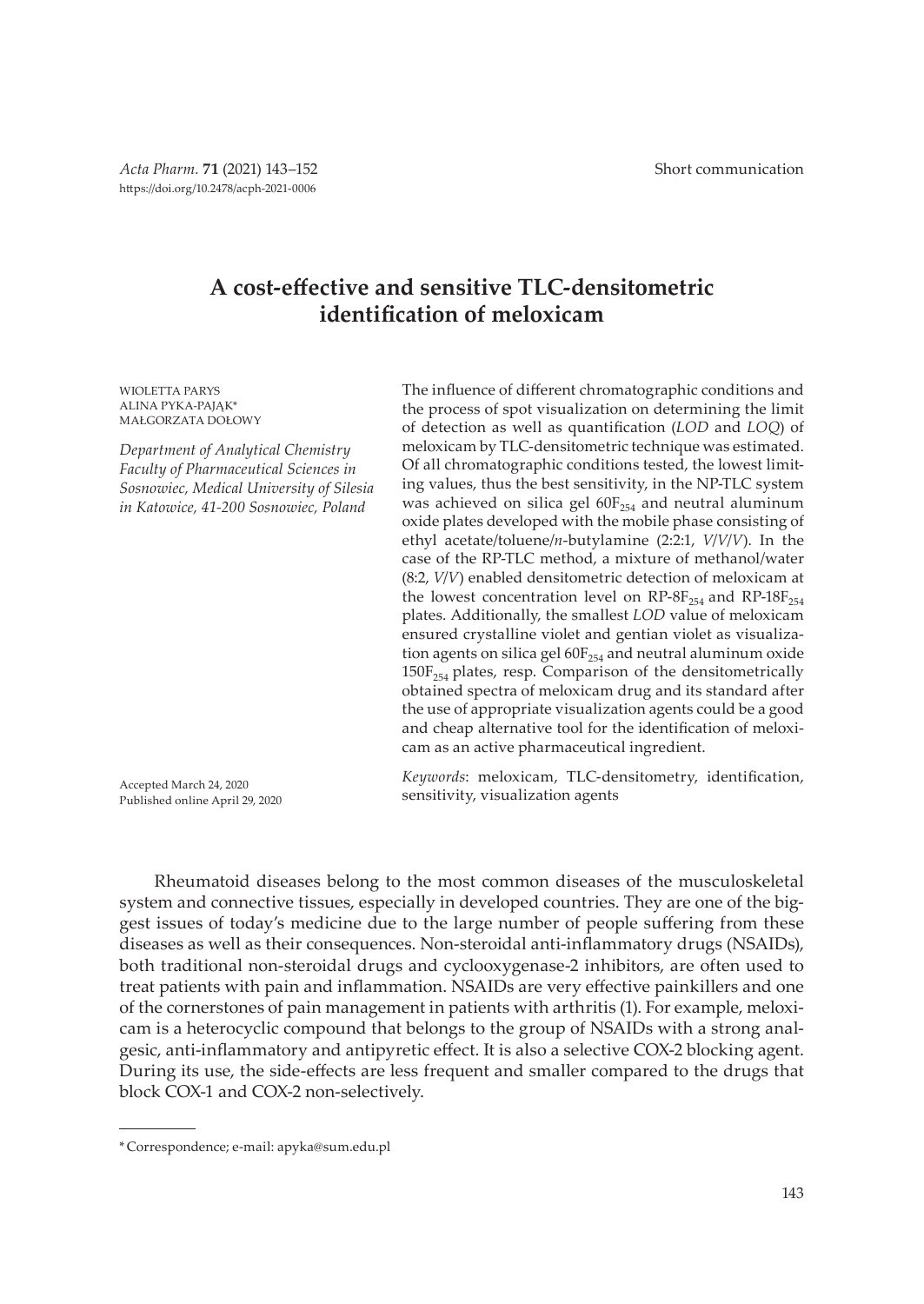The detection of various drugs by TLC was described in our earlier articles (2, 3). An extensive literature review reveals that till today the TLC detection of meloxicam on chromatographic plates is most often carried out under UV light without any visualization agent (4–11). To the best of our knowledge, there are no literature reports concerning the use of visualization agents to detect meloxicam on a thin-layer. Therefore, in this work, the utility of selected dyes as potential new visualization agents for the identification of meloxicam as a drug substance was also shown.

## EXPERIMENTAL

## *Chemicals and reagents*

The reference standard of meloxicam was procured from Sigma-Aldrich (USA). Organic solvents of analytical grade supplied by POCh (Poland) such as methanol, ethyl acetate, toluene, ethanol (96 %) and *N*,*N*-dimethylformamide, as well as *n*-buthylamine (Acros Organics, Belgium) were applied as the components of mobile phases and as solvents for meloxicam.

## *Chromatographic plates*

Planar chromatography was performed on the following TLC plates purchased from Merck (Germany), TLC aluminum sheets (10 × 20 cm) precoated with: (*i*) neutral aluminum oxide  $60F_{254}$  (Al<sub>2</sub>O<sub>3</sub>  $60F_{254}$ ), (*ii*) neutral aluminum oxide  $150F_{254}$  (Al<sub>2</sub>O<sub>3</sub> 150F<sub>254</sub>), (*iii*) silica gel 60 (SiO<sub>2</sub> 60), (*iv*) silica gel 60F<sub>254</sub> (SiO<sub>2</sub> 60F<sub>254</sub>), (*v*) mixture of silica gel 60 and Kieselguhr 60F<sub>254</sub>  $(SiO<sub>2</sub> 60/KG F<sub>254</sub>)$ , (*vi*) silica gel RP-18F<sub>254</sub> (SiO<sub>2</sub> RP-18F<sub>254</sub>). Also, TLC glass plates precoated with silica gel RP-8  $F_{254}$  (SiO<sub>2</sub> RP-8 $F_{254}$ ) were used.

## *Instrumentation*

TLC Scanner 3 manufactured by Camag (Switzerland) was used in the reflectance/ absorbance mode and controlled by WinCATS software (version 1.4.2) for spectrodensitometric and densitometric scanning, a twin-trough glass chamber (20 × 10 cm, Camag) was applied for the development of chromatographic plates and 5-mL microliters pipettes (Camag) were utilized for spotting the solutions of meloxicam.

### *Preparation of sample solutions*

Working standard solutions of meloxicam were prepared in a mixture of methanol and *N*,*N*-dimethylformamide as a solvent (1:1, *V*/*V*) in the following concentrations: 1.60, 1.40, 1.20, 1.00, 0.80, 0.60, 0.40, 0.25, 0.20, 0.18, 0.16, 0.14, 0.12, 0.10, 0.08, 0.06, 0.04, and 0.02 mg mL<sup>-1</sup>. The spot volume was  $5 \mu L$ .

## *Chromatographic conditions*

Different types of chromatographic plates as mentioned in the previous section were tested in TLC analysis of meloxicam in both, *i.e.*, normal-phase and reversed-phase system.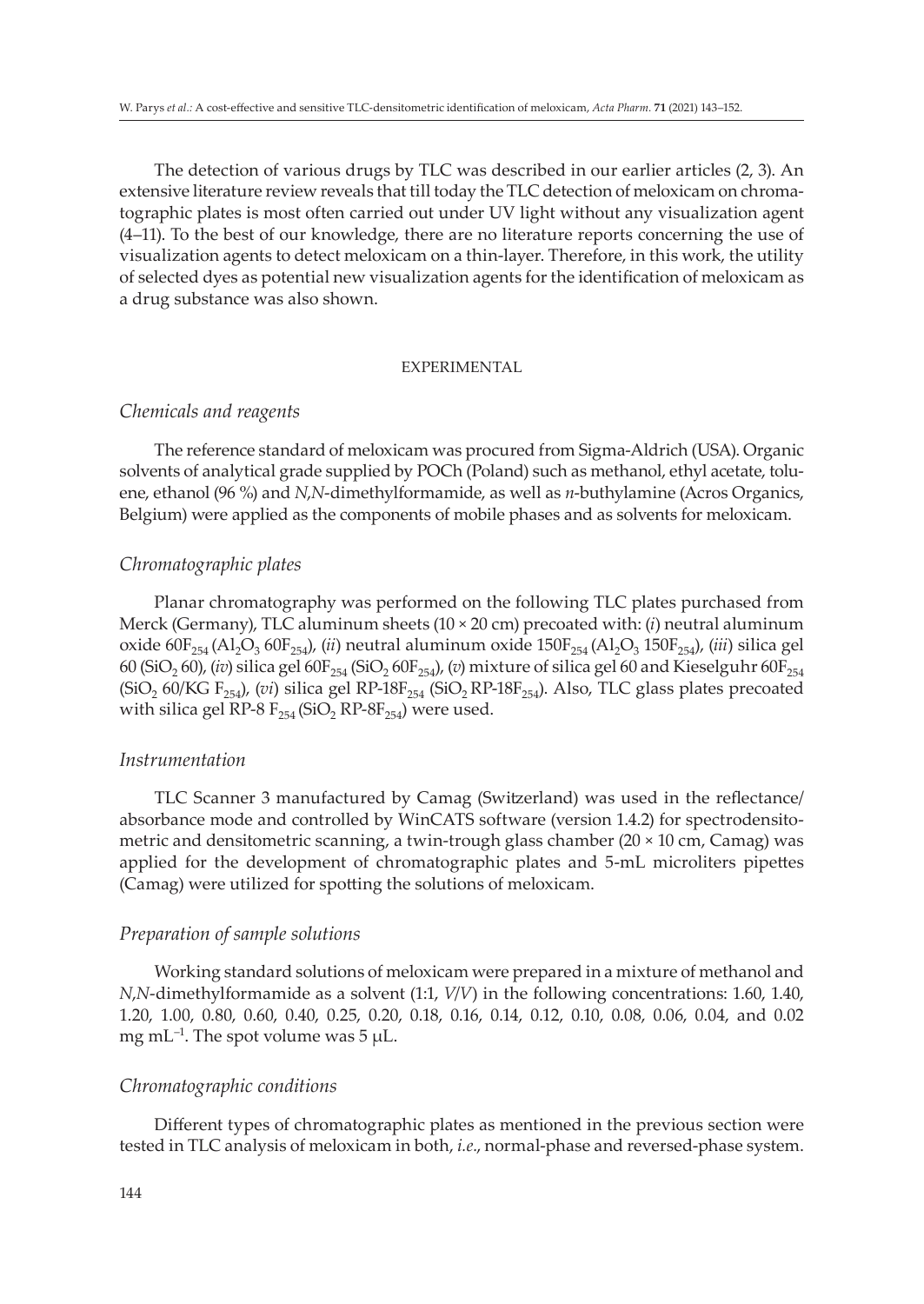In the case of adsorption TLC, the plates were pre-washed with methanol and then activated at 120 °C for 30 min prior to chromatographic analysis. After sample application, the plates were developed in a Camag twin-trough chamber pre-saturated with mobile phase vapor for 30 min at the room temperature, up to 75 mm, using two mixtures: ethyl acetate/ toluene/*n*-butylamine (2:2:1, *V*/*V*/*V*) (mobile phase I) and ethyl acetate/ethanol/toluene/25 % NH4OH (6:3:1:0.06, *V*/*V*/*V*/*V*) (mobile phase II). For the RP-TLC study, a mixture of methanol and water in a volume ratio of 5:5 (mobile phase III) and 8:2 (mobile phase IV) were used. After development, the plates were dried at room temperature (20  $\pm$  2 °C) for 24 h. In the next step, the plates were directly scanned densitometrically or after the treatment with an appropriate visualization agent. All analyses were repeated six times. Averages were calculated from the results obtained.

## *Visualization agents*

Processes of spot visualization were carried out using several visualization agents procured from different suppliers. The solutions of these reagents were prepared as follows:

- (*i*) rhodamine B (POCh), (*ii*) Janus blue (Michrom, UK), (*iii*) methyl green (Fluka, Switzerland), (*iv*) brilliant green (POCh), (*v*) crystalline violet (Sigma-Aldrich), (*vi*) alkaline blue (Merck), (*vii*) gentian violet (Fluka), and (*viii*) methylene violet (Michrom) were used as  $0.50$  mg mL<sup>-1</sup> solutions in distilled water,
- fuchsine procured from Serva (Germany) was used as 0.150 mg  $mL^{-1}$  solution in distilled water,
- brilliant cresyl blue supplied by Michrom was used as 0.50 mg mL<sup>-1</sup> solution in 2 % aqueous NaOH.

Taking into account the visualization manner, all obtained chromatograms have been divided into four groups. The first group was dipped in an individual visualization agent for 5 s and then left at room temperature until dry. The second group was immersed in an individual visualization agent for 5 s and then dried in a laboratory dryer at 110 °C for 1 hour. The third group was sprayed with a visualization agent and left at room temperature until dry. The fourth group was sprayed with a visualization agent and dried for one hour in a laboratory dryer at 110 °C.

# *Spectrodensitometry and densitometry of chromatograms*

Spectrodensitometry and densitometry were carried out with a Camag Scanner TLC 3 operated in absorbance mode, fitted with a WinCATS 1.4.2 software. The detector system was a deuterium lamp emitting a UV spectrum in the range 190–450 nm and a tungsten lamp emitting a spectrum in the range 370–800 nm. The starting point was at 200 nm and the end wavelength was 800 nm. The slit dimensions were set at  $10.00 \times 0.40$  mm, the scanning speed of 20 nm  $s^{-1}$  and the data resolution of 1 nm per step were used for the spectrodensitometric analysis. Densitometric scanning was conducted at the respective absorption maximum (Table I). The slit dimensions were set at  $10.00 \times 0.40$  mm, the scanning speed of  $20$  mm s<sup>-1</sup> and the data resolution at 100  $\mu$ m per step were suitable for densitometric analysis. This was done in triplicate and baseline correction was employed.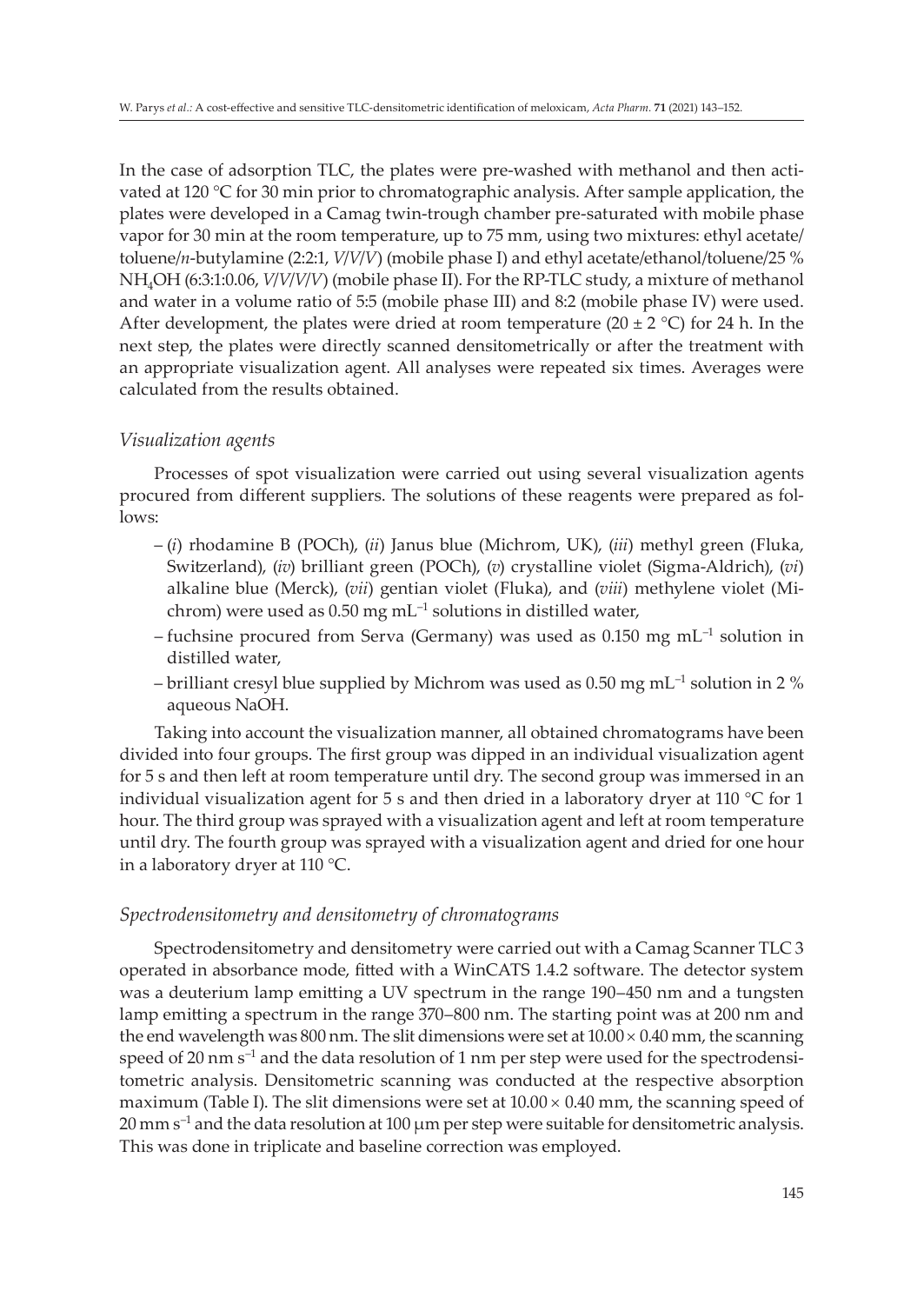|                                             |                                                               | Additional absorption bands |                |  |
|---------------------------------------------|---------------------------------------------------------------|-----------------------------|----------------|--|
| TLC plate                                   | Main absorption band $\lambda_{\text{max}}$ (nm) <sup>a</sup> | $\lambda$ (nm)              | Intensity (AU) |  |
| $\text{Al}_2\text{O}_3$ 60 $\text{F}_{254}$ | 369                                                           | 211                         | 36.0           |  |
|                                             |                                                               | 272                         | 47.2           |  |
|                                             |                                                               | 300                         | 44.8           |  |
| $Al_2O_3 150F_{254}$                        |                                                               | 211                         | 35.9           |  |
|                                             | 367                                                           | 274                         | 49.2           |  |
| SiO <sub>2</sub> 60                         |                                                               | 207                         | 82.2           |  |
|                                             | 363                                                           | 274                         | 37.1           |  |
|                                             |                                                               | 292                         | 35.3           |  |
| SiO <sub>2</sub> 60F <sub>254</sub>         | 361                                                           | 211                         | 72.4           |  |
|                                             |                                                               | 277                         | 71.6           |  |
|                                             |                                                               | 295                         | 72.3           |  |
| SiO <sub>2</sub> 60/KG F <sub>254</sub>     | 368                                                           | 208                         | 71.6           |  |
|                                             |                                                               | 266                         | 15.2           |  |
|                                             |                                                               | 331                         | 37.1           |  |
| $SiO, RP-18F_{254}$                         | 213                                                           | 274                         | 32.9           |  |
|                                             |                                                               | 364                         | 74.9           |  |
| $SiO_2RP-8F_{254}$                          | 215                                                           | 267                         | 16.9           |  |
|                                             |                                                               | 359                         | 42.6           |  |

*Table I. Spectrodensitometric characteristics of meloxicam on different chromatographic plates after UV detection*

a Intensity of all absorption maxima is equal to 95 AU.

## *Limit of detection (LOD) and limit of quantification (LOQ)*

*LOD* and *LOQ* values were calculated according to ICH guidelines (12):

$$
LOD = \frac{3.3 \times \sigma}{S}
$$
 
$$
LOQ = \frac{10 \times \sigma}{S}
$$

where *S* is the slope of the calibration line and σ standard deviation of the response. σ was determined by using the standard deviation of the intercept  $(Y)$  of the calibration plot  $(s_3)$ and the residual standard deviation of the regression line (s<sub>xy</sub>). *LOD* and *LOQ* values were calculated from the results obtained by both criteria.

#### *Statistical analysis*

All calculations were performed using Statistica program version 10.0 PL supplied by StatSoft (Kraków, Poland).

## RESULTS AND DISCUSSION

## *Method development*

The influence of mobile phase composition and the kind of the sorbent on the limit of detection and quantification of meloxicam was estimated. The most commonly used chroma-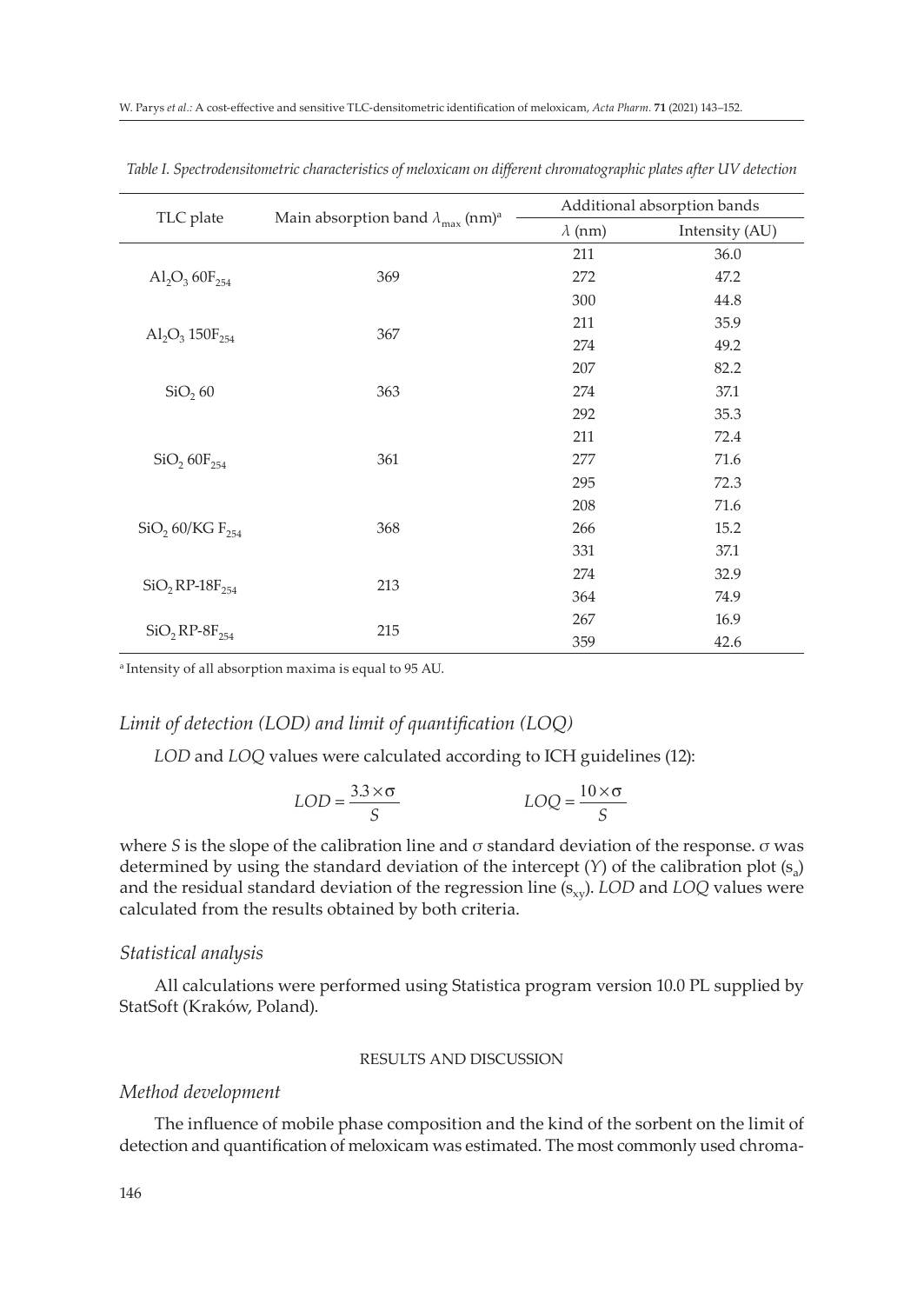tographic plates were selected as the stationary phases. The mobile phases were selected so that meloxicam travel properly either in NP-TLC or RP-TLC.

During methods optimization several mobile phases were tested; finaly, the following were chosen: ethyl acetate/toluene/*n*-butylamine (2:2:1, *V*/*V*/*V*) (mobile phase I), ethyl acetate/ethanol/toluene/25 % NH4OH (6:3:1: 0.06, *V*/*V*/*V/V*) (mobile phase II), methanol/water (5:5, *V*/*V*) (mobile phase III) and methanol/water (8:2, *V*/*V*) (mobile phase IV).

## *Detection of meloxicam without visualization agents*

Meloxicam was detected firstly in UV without the use of visualization agents on different chromatographic plates. The resultant spectrodensitograms of meloxicam described in Table I indicate that the applied sorbents influenced the wavelength of the absorption peak  $(\lambda_{\text{max}})$ and the additional absorption bands as well as their intensity [AU]. In NP-TLC analysis, the fundamental band of meloxicam shifts from 361 to 369 nm, and three additional absorption bands were observed. However, by using  $AI_2O_3$  150F<sub>254</sub> plates, only two additional bands for meloxicam were noticed on its spectrodensitogram. In the case of RP-TLC plates, the fundamental bands of meloxicam occur at 213 nm and 215 nm, for  $SiO_2$ RP-18 $F_{254}$  and  $SiO_2$ RP-8 $F_{254}$ respectively. The chromatographic plates influenced the meloxicam spectra markedly. This

| Mobile phase <sup>a</sup> | Sorbent <sup>b</sup>                                 | $R_{\rm F}$ value <sup>c</sup> | LOD (µg per spot)<br>calculated using <sup>d</sup> |          | Average value of<br>$LOD$ (µg per spot) <sup>c</sup> |
|---------------------------|------------------------------------------------------|--------------------------------|----------------------------------------------------|----------|------------------------------------------------------|
|                           |                                                      |                                | $S_{a}$                                            | $S_{XY}$ |                                                      |
|                           | $\text{Al}_2\text{O}_3 60\text{F}_{254}$             | $0.73 \pm 0.05$                | 0.098                                              | 0.034    | $0.066 \pm 0.035$                                    |
|                           | $\text{Al}_2\text{O}_3$ 150 $\text{F}_{254}$         | $0.75 \pm 0.04$                | 0.090                                              | 0.070    | $0.080 \pm 0.011$                                    |
| T                         | SiO <sub>2</sub> 60                                  | $0.59 \pm 0.05$                | 0.158                                              | 0.054    | $0.106 \pm 0.057$                                    |
|                           | SiO <sub>2</sub> 60F <sub>254</sub>                  | $0.58 \pm 0.05$                | 0.074                                              | 0.052    | $0.063 \pm 0.012$                                    |
|                           | $SiO$ , $60/KG$ $F_{254}$                            | $0.70 \pm 0.05$                | 0.266                                              | 0.074    | $0.170 \pm 0.105$                                    |
| $\mathbf{H}$              | $\text{Al}_2\text{O}_3 60\text{F}_{254}$             | $0.07 \pm 0.02$                | 0.164                                              | 0.067    | $0.116 \pm 0.053$                                    |
|                           | $\text{Al}_2\text{O}_3 150\text{F}_{254}$            | $0.28 \pm 0.03$                | 0.220                                              | 0.051    | $0.136 \pm 0.093$                                    |
|                           | SiO <sub>2</sub> 60                                  | $0.80 \pm 0.05$                | 0.097                                              | 0.063    | $0.080 \pm 0.019$                                    |
|                           | SiO <sub>2</sub> 60F <sub>254</sub>                  | $0.75 \pm 0.05$                | 0.042                                              | 0.027    | $0.035 \pm 0.008$                                    |
|                           | $SiO$ , 60/KG $F_{254}$                              | $0.73 \pm 0.05$                | 0.211                                              | 0.059    | $0.135 \pm 0.083$                                    |
| Ш                         | $SiO, RP-18F_{254}$                                  | $0.48 \pm 0.03$                | 0.115                                              | 0.075    | $0.095 \pm 0.022$                                    |
|                           | $SiO_2RP-8F_{254}$                                   | $0.38 \pm 0.03$                | 0.194                                              | 0.088    | $0.141 \pm 0.058$                                    |
| IV                        | $SiO$ , RP-18 $F$ <sub>254</sub>                     | $0.90 \pm 0.03$                | 0.133                                              | 0.031    | $0.082 \pm 0.056$                                    |
|                           | $SiO$ <sub>2</sub> RP- $8F_{254}$<br>$0.80 \pm 0.03$ |                                | 0.112                                              | 0.051    | $0.082 \pm 0.033$                                    |

*Table II. Limit of detection (*LOD*) of meloxicam obtained by NP-TLC and RP-TLC methods after UV detection*

 $R_f$  – retention factor, *LOD* – limit of detection; <sup>a</sup> Mobile phase I: ethyl acetate/toluene/*n*-butylamine (2:2:1, *V/V/V*), II: ethyl acetate/ethanol/toluene/25 % ammonium hydroxide (6:3:1: 0.06, *V*/*V*/*V/V*), III: methanol/water (5:5, *V*/*V*), IV: methanol/water (8:2, *V*/*V*); <sup>b</sup> Sorbent Al<sub>2</sub>O<sub>3</sub> 60F<sub>254</sub> – neutral aluminum oxide 60F<sub>254</sub>/Al<sub>2</sub>O<sub>3</sub> 150F<sub>254</sub> – neutral aluminum oxide 150F<sub>254</sub>, SiO<sub>2</sub> 60 – silica gel 60, SiO<sub>2</sub> 60F<sub>254</sub> – silica gel 60F<sub>254</sub>, SiO<sub>2</sub> 60/KG F<sub>254</sub> – mixture of silica gel 60 and Kieselghur F254, SiO2 RP-18F254 – silica gel RP-18F254s, SiO2 RP-8F254 – silica gel RP-8F254s; <sup>c</sup>Mean ± SD), *n* = 6; d*s*a – standard deviation of the intercept (a) of calibration curve,  $s_{xy}$  – residual standard deviation of a calibration curve.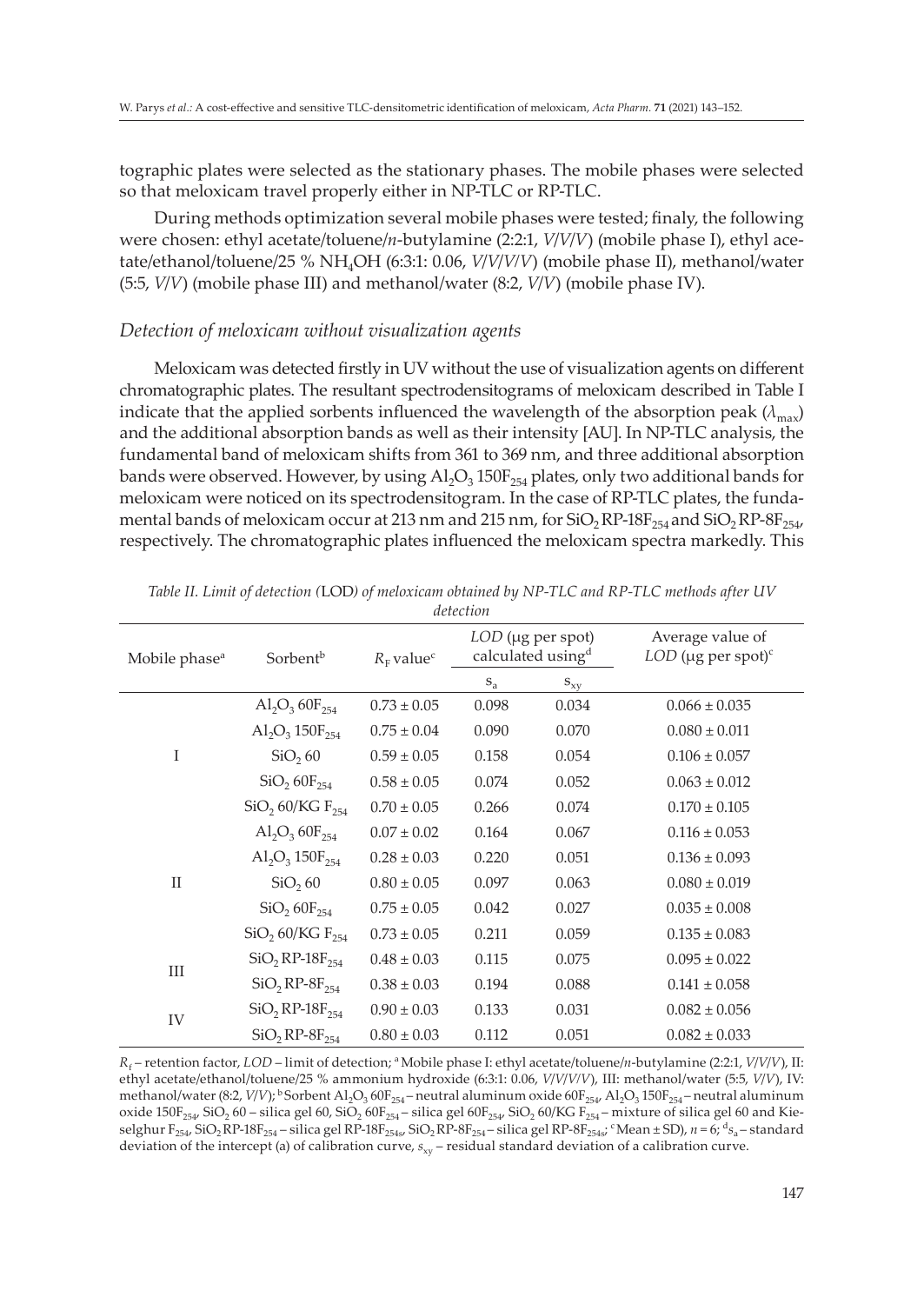might be explained by the physical and physicochemical properties of the chromatographic plates. This fact points to the need for standardization of chromatographic conditions during spectrodensitometric investigations of meloxicam.

*LOD*s of meloxicam obtained by NP-TLC and RP-TLC on different chromatographic sorbents and by using four proposed mobile phases are presented in Table II, showing also the  $R_F$  values of meloxicam achieved under particular chromatographic conditions. As it is shown in Table II, NP-TLC analysis was performed using two mobile phases. For mobile phase I (ethyl acetate/toluene/*n*-butylamine (2:2:1, *V*/*V*/*V*), the lowest *LOD* (and consequently *LOQ, LOQ* = 3×*LOD*) values were obtained on neutral aluminum oxide  $60F_{254}$  and silica gel 60F<sup>254</sup> plates. For mobile phase II (ethyl acetate/ethanol/toluene/25 % ammonia, 6:3:1:0.06; *V*/*V*/*V*/*V*), the lowest *LOD* (and *LOQ*) were achieved on silica gel 60F<sub>254</sub> plate. Comparing the results obtained for both mobile phases in the NP-TLC system leads to the highest *LOD*

|                           | TLC plate                                                     |                                |                               |                                         |                                |                               |
|---------------------------|---------------------------------------------------------------|--------------------------------|-------------------------------|-----------------------------------------|--------------------------------|-------------------------------|
| Visualization -<br>agent  | SiO <sub>2</sub> 60F <sub>254</sub>                           |                                |                               | $Al_2O_3 150F_{254}$                    |                                |                               |
|                           | Main<br>absorption<br>band $\lambda_{\max}$ (nm) <sup>a</sup> | Additional<br>absorption bands |                               | Main<br>absorption                      | Additional<br>absorption bands |                               |
|                           |                                                               |                                | $\lambda$ (nm) Intensity (AU) | band $\lambda_{\max}$ (nm) <sup>a</sup> |                                | $\lambda$ (nm) Intensity (AU) |
| Janus blue                | 363                                                           | 217                            | 45.1                          | 369                                     | 213                            | 61.0                          |
|                           |                                                               | 271                            | 51.4                          |                                         | 273                            | 62.2                          |
|                           |                                                               | 698                            | 32.4                          |                                         | 678                            | 28.1                          |
| Gentian<br>violet         |                                                               | 278                            | 76.4                          | 213                                     | 249                            | 79.7                          |
|                           |                                                               | 316                            | 66.3                          |                                         | 306                            | 71.9                          |
|                           | 213                                                           | 359                            | 71.3                          |                                         | 360                            | 64.3                          |
|                           |                                                               | 540                            | 16.6                          |                                         | 546                            | 90.2                          |
|                           |                                                               | 635                            | 23.0                          |                                         |                                |                               |
| <b>Brilliant</b><br>green | 346                                                           | 200                            | 66.0                          | 378                                     | 210                            | 73.7                          |
|                           |                                                               | 225                            | 61.8                          |                                         | 235                            | 70.7                          |
|                           |                                                               | 283                            | 66.3                          |                                         | 290                            | 78.1                          |
|                           |                                                               | 472                            | 59.8                          |                                         | 482                            | 15.8                          |
|                           |                                                               | 692                            | 60.0                          |                                         |                                |                               |
| Methyl green              | 357                                                           | 209                            | 69.5                          | 363                                     | 210                            | 56.6                          |
|                           |                                                               | 276                            | 70.4                          |                                         | 237                            | 51.3                          |
|                           |                                                               | 292                            | 71.1                          |                                         | 276                            | 57.7                          |
|                           |                                                               | 634                            | 7.6                           |                                         | 557                            | 9.2                           |
| Crystalline<br>violet     | 215                                                           | 277                            | 88.8                          | 367                                     | 214                            | 71.6                          |
|                           |                                                               | 359                            | 71.8                          |                                         | 254                            | 74.8                          |
|                           |                                                               | 586                            | 69.7                          |                                         | 313<br>556<br>794              | 76.0<br>65.2<br>5.8           |

*Table III. Spectrodensitometric characteristics of meloxicam obtained on SiO<sub>2</sub> 60F<sub>254</sub> and neutral Al<sub>2</sub>O<sub>3</sub>* 150F<sub>254</sub> plates after detection using visualization agents

a The intensity of all absorption maxima is equal to 95 AU.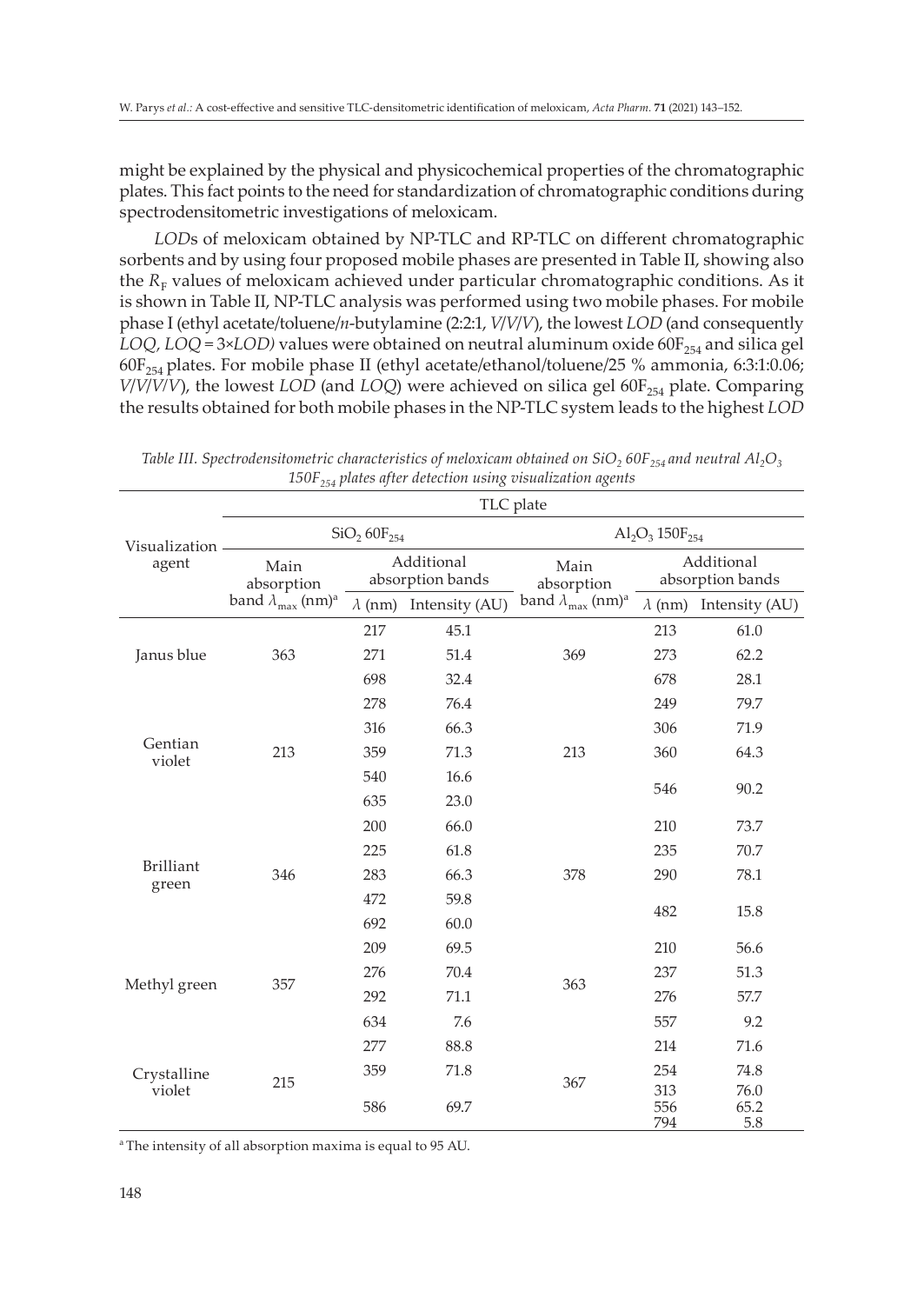(and *LOQ*) achieved using mobile phase I and  $SiO<sub>2</sub> 60/KG F<sub>254</sub>$  plates. Further, RP-TLC chromatographic analysis was also performed using two stationary phases and mobile phases consisting of methanol/water 5:5 (mobile phase III) and 8:2 (mobile phase IV). In this case, *LOD* (and *LOQ*) of meloxicam were very similar for both carriers, silica gel RP-18 $F_{254s}$ and silica gel  $RP-8F_{254st}$ , with mobile phase IV. In addition, values obtained using mobile phase IV were lower relative to the values obtained using mobile phase III.

## *Detection of meloxicam with visualization agents*

Our earlier research (4) indicated that TLC coupled with densitometry on silica gel 60 $F_{254}$ and neutral aluminum oxide 150F<sub>254</sub> plates using ethyl acetate/toluene/*n*-butylamine mixture (2:2:1, *V/V/V*) as the mobile phase was suitable for the successful separation of meloxicam from the potential impurities. For this reason, the same experimental conditions (stationary phases and mobile phase) were applied as the optimum in this work. Eight visualization agents (known as dyes), namely, brilliant cresyl blue, alkaline blue, methylene violet, Janus blue, brilliant green, methyl green, gentian violet and crystalline violet were used to detect meloxicam. Rhodamine B and fuchsin were used as visualization agents for comparison.

Meloxicam spots obtained on silica gel  $60F_{254}$  plates immediately after the use of an appropriate visualization agent were observed for all tested dyes except for fuchsin. After 60 min, the meloxicam spots were visible on the plates dried at room temperature when brilliant cresyl blue, methyl green, gentian violet, Janus blue, brilliant green and crystalline violet were applied. The spots obtained on the chromatographic plates dried in the laboratory dryer for 60 min were visible after the use of gentian violet, brilliant green, and crystalline violet. What is more, the meloxicam spots shown on the plates that were immersed in the visualization agents were more clearly visible than the spots on the plates sprayed with the same visualization agents. It was observed that the spots visible after immersion in Janus blue, methyl green, brilliant green, and gentian violet dried at room temperature and crystalline violet after drying in the laboratory dryer were the best for the analysis. The visual and densitometric evaluation of the chromatograms determined the choice of these visualization agents for further analysis of meloxicam (Table III). Figs. 1a-f show original photographs of chromatograms of meloxicam analyzed under applied chromatographic conditions and by using proposed visualization reagents.

Table IV summarizes the average values of *LOD* (and *LOQ*) of meloxicam and linearity range obtained on silica gel 60F<sub>254</sub> (SiO<sub>2</sub> 60F<sub>254</sub>) and neutral aluminum oxide 150F<sub>254</sub> (Al<sub>2</sub>O<sub>3</sub>  $150F_{254}$ ) plates after detection using the best visualization agents. It can be observed that in the case of chromatographic plates precoated with neutral  $Al_2O_3$  150F<sub>254</sub> the *LOD* values were the lowest without the use of a visualization agent (0.080 μg per spot). After the use of a proper visualization agent, the *LOD* value was for gentian violet 0.154 μg per spot and for Janus blue 0.192 μg per spot. Markedly higher *LOD* values were obtained using crystalline violet (0.394 μg per spot), brilliant green (0.697 μg per spot) as well as methyl green (0.706 μg per spot). The *LOD* of meloxicam on silica gel 60F<sub>254</sub> as the stationary phase was the lowest in the absence of a visualization agent and it was 0.063 μg per spot. Desain and Amin (6) reported a similar meloxicam *LOD* value on HPTLC plates (*LOD* 0.090 μg per spot). However, the best *LOD* of meloxicam on silica gel 60F<sub>254</sub> HPTLC plates of 0.023 μg per spot was obtained by Shaji and Varkey (9). Starek and Krzek (5) reported that *LOD* for meloxicam on silica gel  $60F_{254}$  is equal to 0.096 µg per spot. Moreover, it has been shown that by dipping in Janus blue, gentian violet, methyl green, and brilliant green and drying at room temperature, as well as dipping in crystalline violet and drying in the laboratory dryer, allow the identification of meloxicam due to the chromatographic spot color.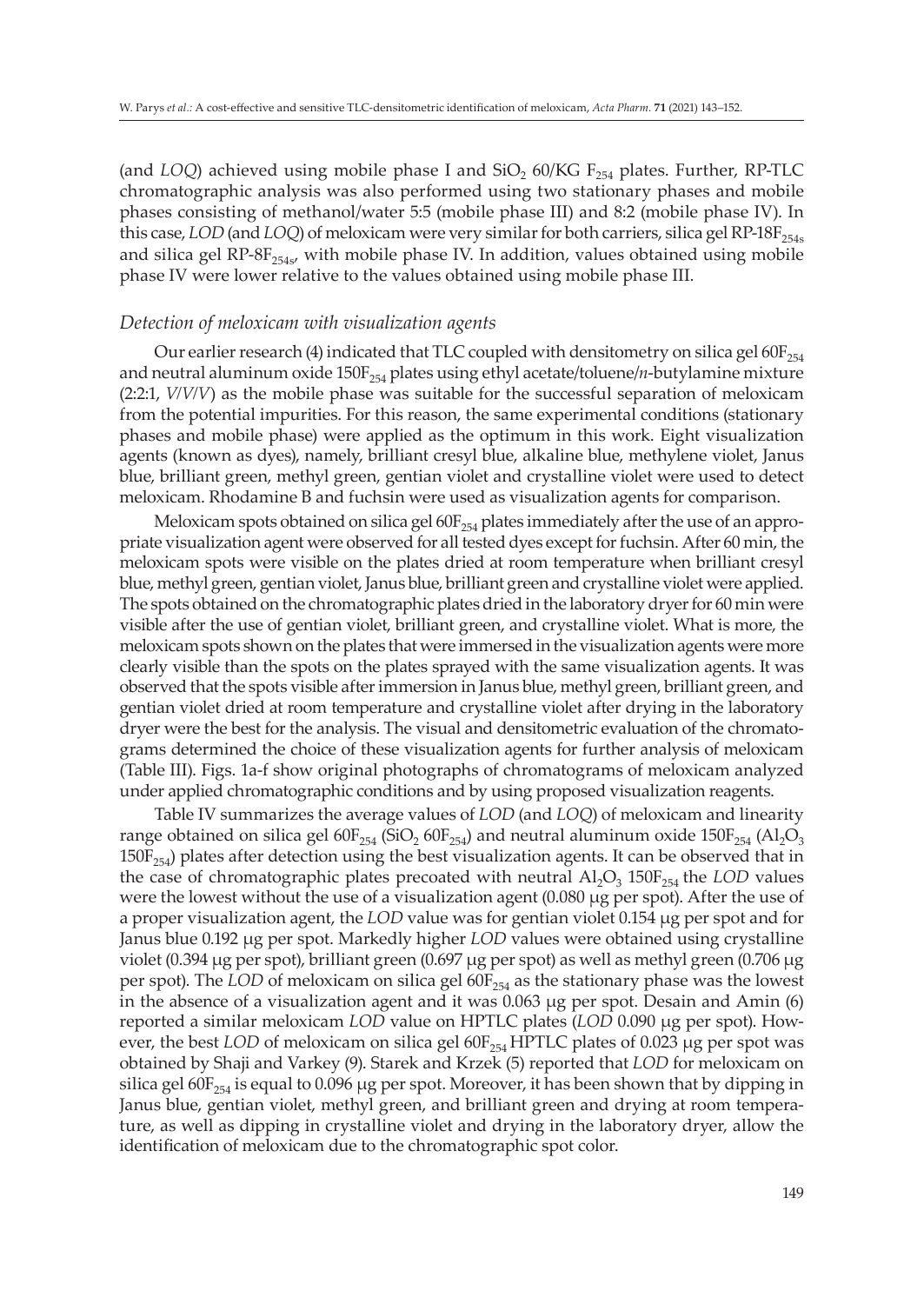

Fig. 1. Photographs of chromatograms of meloxicam analyzed on: a)  $A I_2 O_3 150F_{254}$  and detected using Janus blue, b) SiO<sub>2</sub> 60F<sub>254</sub> and detected using Janus blue, c) Al<sub>2</sub>O<sub>3</sub> 150F<sub>254</sub> and detected using crystalline violet, d) SiO<sub>2</sub> 60F<sub>254</sub> and detected using crystalline violet, e)  $\overrightarrow{Al_2O_3}$  150F<sub>254</sub> and detected using brilliant green, f)  $SiO<sub>2</sub> 60F<sub>254</sub>$  and detected using brilliant green.

What is important, the lowest value of *LOD* for meloxicam was obtained on two applied sorbents without the use of any visualization agent. Of all visualization agents tested, the lowest detection limit of meloxicam was obtained using crystalline violet and gentian violet on silica gel  $60F_{254}$  and neutral aluminum oxide  $150F_{254}$ , resp.

| Detection method          | Sorbent                                      | Average value of<br>$LOD$ (µg per spot) <sup>a</sup> | Linearity range<br>(µg per spot) |
|---------------------------|----------------------------------------------|------------------------------------------------------|----------------------------------|
| No visualization<br>agent | SiO <sub>2</sub> 60F <sub>254</sub>          | $0.063 \pm 0.012$                                    | $0.2 - 5.0$ $(R = 0.989)$        |
|                           | $\text{Al}_2\text{O}_3 150\text{F}_{254}$    | $0.080 \pm 0.011$                                    | $0.3 - 5.0$ $(R = 0.992)$        |
| Janus blue                | $SiO_2$ , $60F_{254}$                        | $0.272 \pm 0.058$                                    | $1.0 - 7.0$ $(R = 0.995)$        |
|                           | $\text{Al}_2\text{O}_3$ 150 $\text{F}_{254}$ | $0.192 \pm 0.089$                                    | $0.7-6.0$ $(R = 0.992)$          |
| Gentian violet            | $SiO, 60F_{254}$                             | $0.436 \pm 0.074$                                    | $2.0 - 7.0$ $(R = 0.993)$        |
|                           | $\text{Al}_2\text{O}_3$ 150 $\text{F}_{254}$ | $0.154 \pm 0.019$                                    | $0.5 - 5.0$ $(R = 0.991)$        |
| Brilliant green           | SiO <sub>2</sub> 60F <sub>254</sub>          | $0.149 \pm 0.097$                                    | $0.5 - 5.0$ $(R = 0.995)$        |
|                           | $\text{Al}_2\text{O}_3$ 150 $\text{F}_{254}$ | $0.697 \pm 0.146$                                    | $3.0 - 7.0$ $(R = 0.996)$        |
| Methyl green              | $SiO, 60F_{254}$                             | $0.387 \pm 0.112$                                    | $2.0 - 8.0$ $(R = 0.993)$        |
|                           | $\text{Al}_2\text{O}_3$ 150 $\text{F}_{254}$ | $0.706 \pm 0.135$                                    | $2.5 - 8.0$ $(R = 0.993)$        |
| Crystalline violet        | $SiO_2 60F_{254}$                            | $0.105 \pm 0.089$                                    | $0.4 - 5.0$ $(R = 0.994)$        |
|                           | $\text{Al}_2\text{O}_3$ 150 $\text{F}_{254}$ | $0.394 \pm 0.113$                                    | $2.0 - 7.0$ $(R = 0.990)$        |

*Table IV. Average values of the limit of detection (LOD) of meloxicam and linearity range obtained on SiO<sub>2</sub>*  $60F_{254}$  and neutral  $Al_2O_3$  150F<sub>254</sub> plates after detection using the best visualization agents

*LOD* – limit of detection, *R* – coefficient of correlation

 $a$  Mean  $\pm$  SD,  $n = 6$ .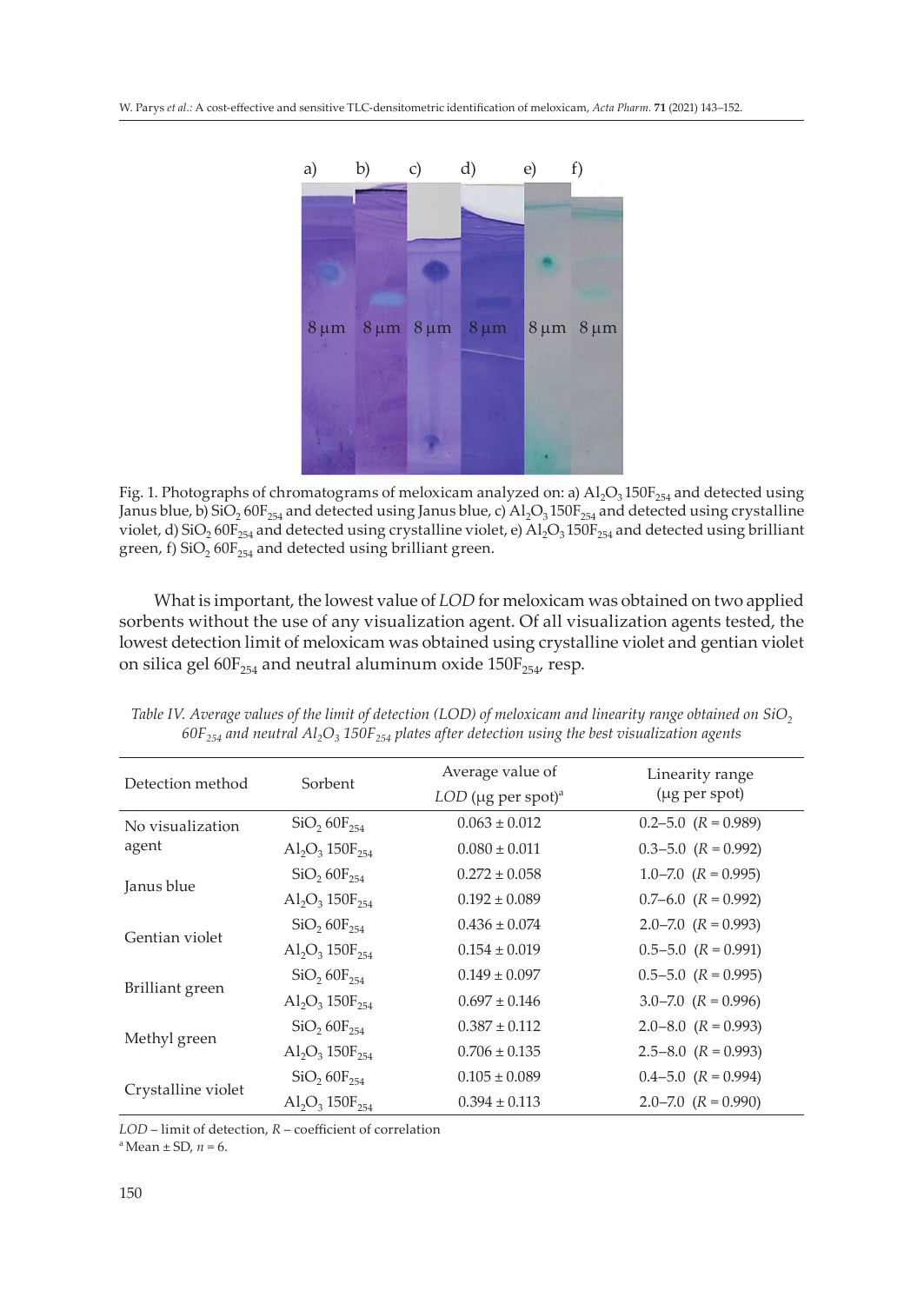

Fig. 2. A spectrum of meloxicam on: a) silica gel  $60F_{254}$  without the use of visualization agent, b) silica gel 60F<sub>254</sub> after detection with gentian violet, c) neutral aluminum oxide 150F<sub>254</sub> without the use of visualization agent, d) neutral aluminum oxide  $150F_{254}$  after detection with gentian violet.

The obtained spectrodensitograms of meloxicam indicate that applied visualization agents and the type of chromatographic plate can influence the wavelength of the obtained fundamental absorption band (*l*max) and the additional absorption bands as well as their intensity values [AU]. The specific surface area of the stationary phase, its chemical composition/modification, the presence of a fluorescent additive, and other physicochemical characteristics affect the meloxicam spectra.

Generally, accurate and rapid identification of meloxicam as an API might rely on comparison with the spectrum of the reference standard. This might be assessed on silica gel 60F<sub>254</sub> and neutral aluminum oxide  $150F_{254}$  plates without the use of a visualization agent or after using gentian violet (Figs. 2a–d).

## **CONCLUSIONS**

Based on the presented results, it can be concluded that the optimization of chromatographic conditions including the type of sorbent as well as modifying the mobile phase composition may significantly improve the *LOD* and *LOQ* values of meloxicam. The best sensitivity of developed TLC-densitometric method in the NP-TLC system was obtained on neutral aluminum oxide  $60F_{254}$  and silica gel  $60F_{254}$  plates by using the mixture of ethyl acetate/toluene/*n*-butylamine (2:2:1, *V*/*V*/*V*) as the mobile phase. However, in the case of RP-TLC, the best results for *LOD* and *LOQ* were achieved on silica gel RP-8F<sub>254</sub> and RP-18F<sub>254</sub> plates using a mixture of methanol/water (8:2, *V*/*V*) as the mobile phase.